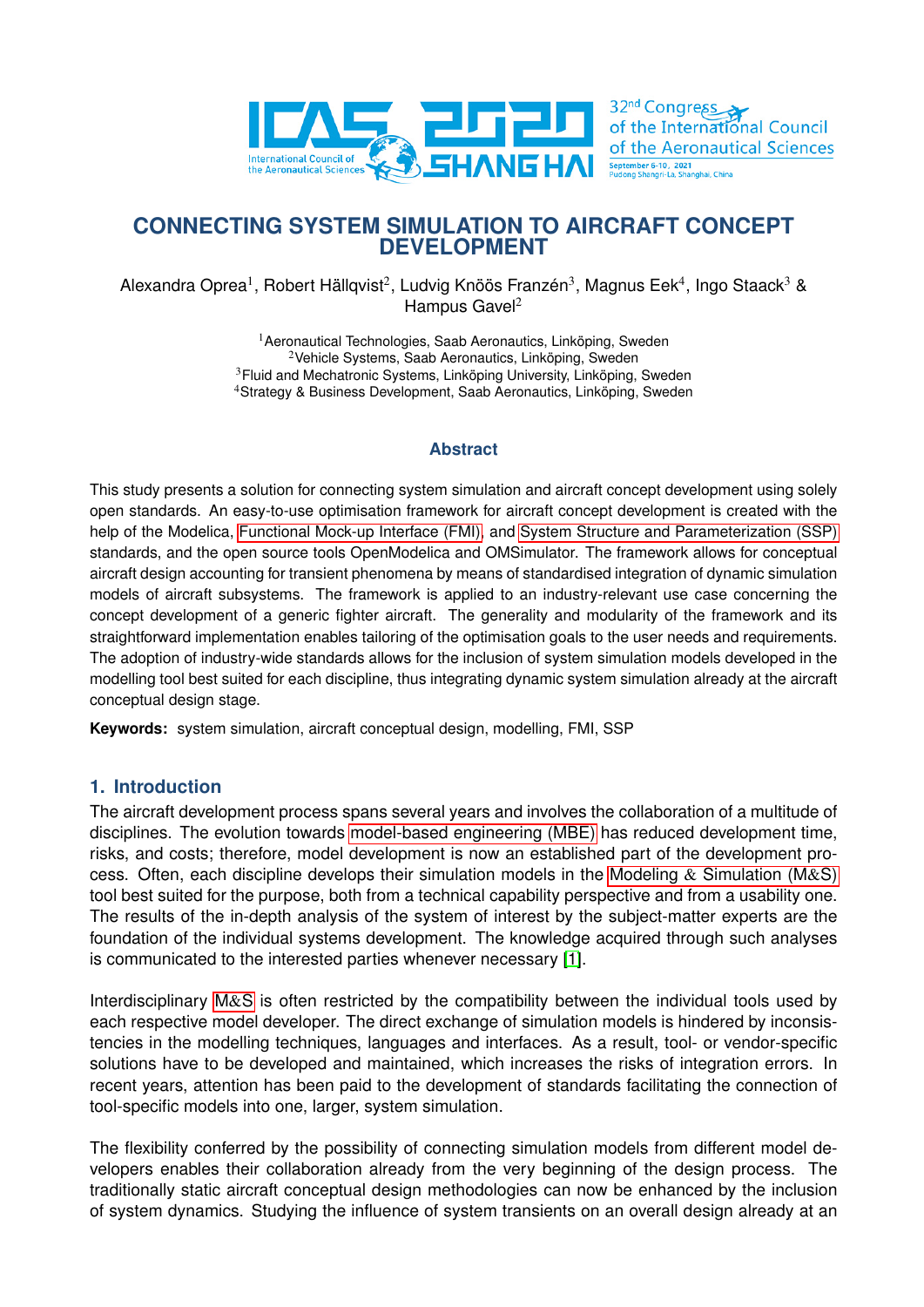early stage ensures that dynamic phenomena that might be a dimensioning factor for the final aircraft design are not overlooked.

# 1.1 Contributions

The objective of this study is to present an aircraft concept development framework based exclusively on open standards and open source tools. Even though the heart of the framework is implemented in open source software, models originating in any [M](#page-0-0)&S tool, open or proprietary, can be incorporated provided that the tool supports the [FMI](#page-0-0) or [SSP](#page-0-0) standards. A novelty of the conducted research is the established connection between system simulation and concept development. This connection facilitates the incorporation of transient phenomena in the traditional concept development approaches. In comparison, traditional concept development frameworks focus on deriving aircraft concepts achieving the required static point performance. Additionally, the research has resulted in a tool-agnostic workflow for the preliminary aircraft sizing and optimisation process - a process that usually is executed in proprietary software.

## **2. Theoretical background**

## 2.1 Aircraft conceptual design

In the past, [Aircraft Conceptual Design \(ACD\),](#page-0-0) also denoted as sizing, classically relied on low-level, low-fidelity, empirical and semi-empirical Level-0 methods (Raymer [\[2\]](#page-16-1), Torenbeek [\[3\]](#page-16-2), Roskam [\[4\]](#page-16-3), etc.). The availability of higher computational power and the need for enhanced estimation accuracy has triggered the transition to simple physics-based Level-1 and more complex physical-based Level-2 (accurate physics representation; see [\[5\]](#page-16-4) for the fidelity level definition) analysis methods.

The goal of this early design stage is to perform an as complete as possible design space exploration (with limited effort and incomplete data and knowledge) to shrink down the design space to one or few design solutions only. Therefore, [ACD](#page-0-0) can be interpreted as a Multidisciplinary Design Optimisation problem with the trend of involving more and more topics into the design optimisation. Large collaborative design frameworks, including knowledge-based engineering and automated workflow management, allow nowadays for automated design analysis [\[6\]](#page-16-5). However, to enable a fast execution, easy adaptation to specific design or system needs, and make the design analysis understandable for the involved stakeholders, the implementation of Level-0 and Level-1 methods and models is still beneficial for early-stage [ACD](#page-0-0) investigations.

# 2.2 Optimisation

<span id="page-1-1"></span>Aircraft sizing is here viewed as a multi-objective optimisation problem on the general form

$$
\begin{array}{ll}\n\text{minimize} & f(\vec{x}) \\
\text{subject to} & x_{low}^{\rightarrow} \geq \vec{x} \leq x_{high} \\
\end{array} \tag{1}
$$

<span id="page-1-0"></span>where the total objective function

$$
f(\vec{x}) = \sum_{i=1}^{n} \lambda_i f_i(\vec{x}) + \sum_{j=1}^{k} w_j G_j(\vec{x})
$$
 (2)

is the sum of objective subfunctions  $f_i(\vec{x})$  multiplied by weights  $\lambda_i.$  The constituent objective subfunctions *f<sup>i</sup>* map to individual simulation model outputs originating from the simulation of an [Operational](#page-0-0) [Concept \(OpsCon\)](#page-0-0) [\[7\]](#page-16-6). The design variables are denoted  $\vec{x}$  and their upper and lower bounds are given by  $\vec{x}_{high}$  and  $\vec{x}_{low}$  respectively. Additional constraints can be accounted for by means of adding *k* additional weighted penalties, denoted  $w_j G_j(\vec{x})$ , to the objective function. In Equation [2,](#page-1-0)  $G_j(\vec{x})$  penalises the objective function such that the feasibility constraints, additional to the upper and lower bounds on the design variables, are fulfilled.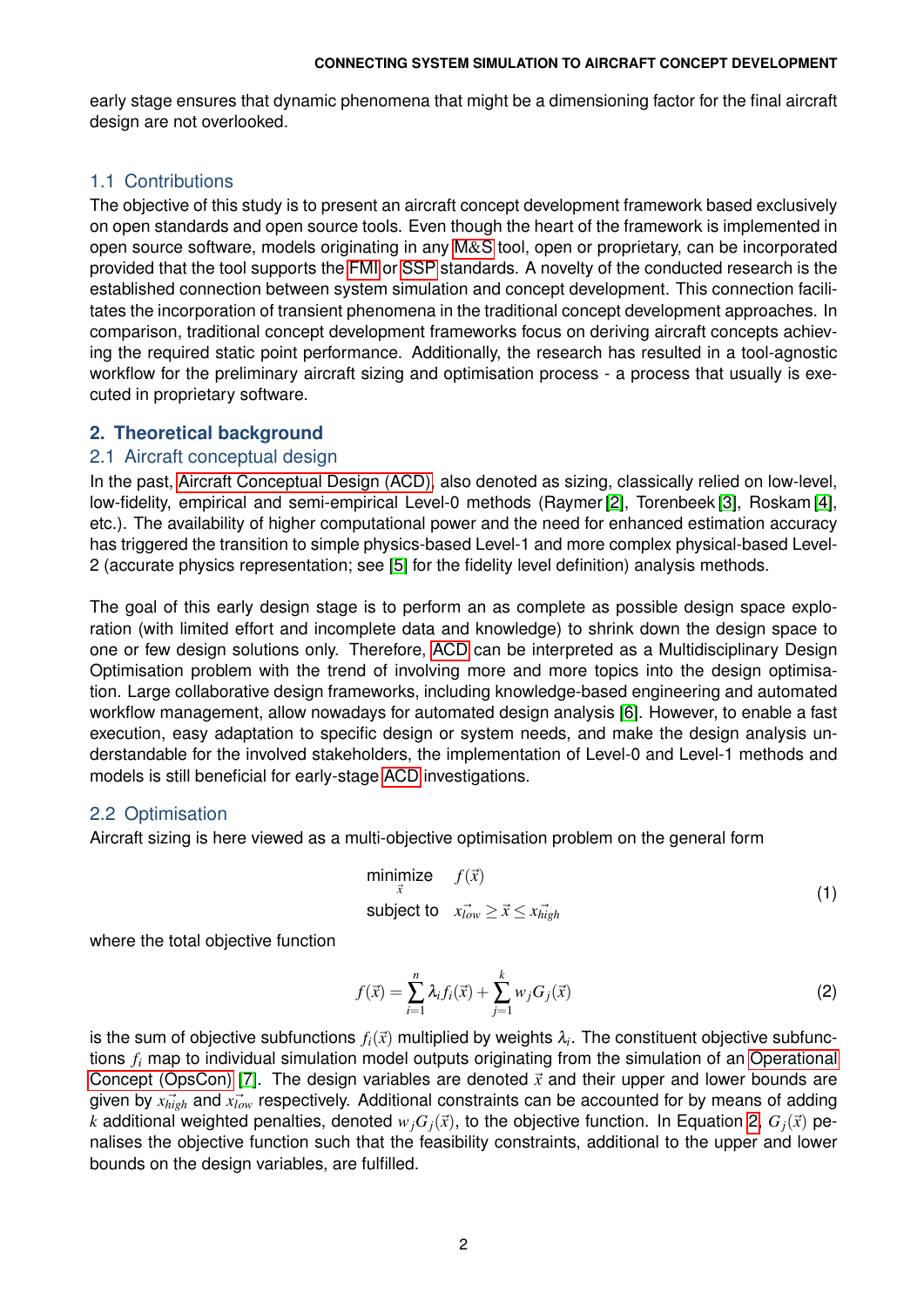The direct search non-gradient based Complex-RF optimisation method [\[8\]](#page-16-7) is used to solve the optimisation problem presented in Equation [1.](#page-1-1) Gradient based methods are deemed as inappropriate for use in this framework, because gradients may be expensive to estimate when there is a simulation model in the optimisation loop [\[9\]](#page-16-8). This is particularly true for exported black box simulation models, an export option supported by the [FMI](#page-0-0) standard. Population-based optimisation methods are inherently parallel, which is a desirable property in terms of scalability [\[10\]](#page-16-9). Such methods perform particularly well when a large number of processors are available. However, direct search methods, such as the Complex-RF, perform well with a smaller number of central processing units and research to parallelise the Complex-RF method shows promising results [\[10,](#page-16-9) [11\]](#page-16-10).

# 2.3 Open standards

The [FMI](#page-0-0) standard [\[12\]](#page-16-11) offers an interface solution for the exchange and execution of dynamic simulation models. At the time of writing, the [FMI](#page-0-0) standard can be considered well established with over 150 tools officially supporting the standard to varying degrees [\[13\]](#page-16-12); in comparison, the [SSP](#page-0-0) standard [\[14,](#page-16-13) [15\]](#page-16-14) is quite young, as it was first released in 2019, and the current tool support is scarce. The complete set of tools officially supporting the [SSP](#page-0-0) standard is available at [\[16\]](#page-16-15).

In short, [FMI](#page-0-0) specifies the functions an exported executable, compliant to the standard, should support if it is executed outside of its original [M](#page-0-0)&S environment. Additionally, [FMI](#page-0-0) provides a standardised format for communicating the interface of the exported model in a so called *Model Description* [eXtensible Markup Language \(XML\)](#page-0-0) file. This interface specification is packaged, together with the executable, in a .zip file format denoted as a [Functional Mock-up Unit \(FMU\).](#page-0-0) The related [SSP](#page-0-0) standard [\[14\]](#page-16-13) defines a way to store and apply architecture and parameters to coupled simulation models, for example [FMUs.](#page-0-0) The [SSP](#page-0-0) standard specifies several different [XML](#page-0-0) file formats in order to describe an instance of a set of coupled simulation models, two of which are used in the presented research: the [System Structure Description \(SSD\)](#page-0-0) format to describe the simulation architecture, and the [Sys](#page-0-0)[tem Structure Values \(SSV\)](#page-0-0) format to store the parameter values of a specific configuration. These [SSP](#page-0-0) artefacts are, just as in the [FMI](#page-0-0) standard, packaged in a .zip file format, denoted as an [SSP](#page-0-0) file, together with the referenced resources. Referenced resources are, for example, other [SSP](#page-0-0) files or one or more [FMUs.](#page-0-0)

Both the [FMI](#page-0-0) and [SSP](#page-0-0) standards are used in the open source tool OMSimulator [\[17\]](#page-16-16) which is used here as an architecture development and [Master Simulation Tool \(MST\).](#page-0-0) This tool is available as a plug-in to the open source [OpenModelica Connection Editor \(OMEdit\),](#page-0-0) used for the creation of dynamic simulation models in the Modelica language [\[18,](#page-16-17) [19\]](#page-16-18).

# **3. Sizing methodology**

Figure [1](#page-3-0) shows an overview of the sizing methodology that is the focus of this paper. The sizing is founded on a parameterised assembly of modelled Modelica components included in the [Aircraft](#page-0-0) [Conceptual Design Library \(ACDLib\).](#page-0-0) The assembly is exported as a [FMU](#page-0-0) from its original [M](#page-0-0)&S tool so that it can be integrated in the developed external sizing optimisation framework. Simulation entities integrated in the sizing framework can be either a single [FMU](#page-0-0) or entire simulators in the form of [SSPs.](#page-0-0) The aircraft geometry and performance parameters, optimal for the specific design and operational requirements, are then deduced through a sizing step in the sizing framework.

The framework itself is built in Python and uses OMSimulator's Python API. The structure is straightforward: there is a main routine where the mission file and the FMUs are assembled into a model and the optimisation boundaries are set. Then, the optimisation routine is called, setting the optimisation parameters. The optimisation routine itself calls the objective value function routine, where the simulation is run with the inputs decided by the optimisation routine. After the simulation the values of the required parameters are read from the result file using the Modelica Buildings Library *buildingspy* [\[20\]](#page-16-19). When the optimum design is found the results are analysed using the *matplotlib* library [\[21\]](#page-16-20).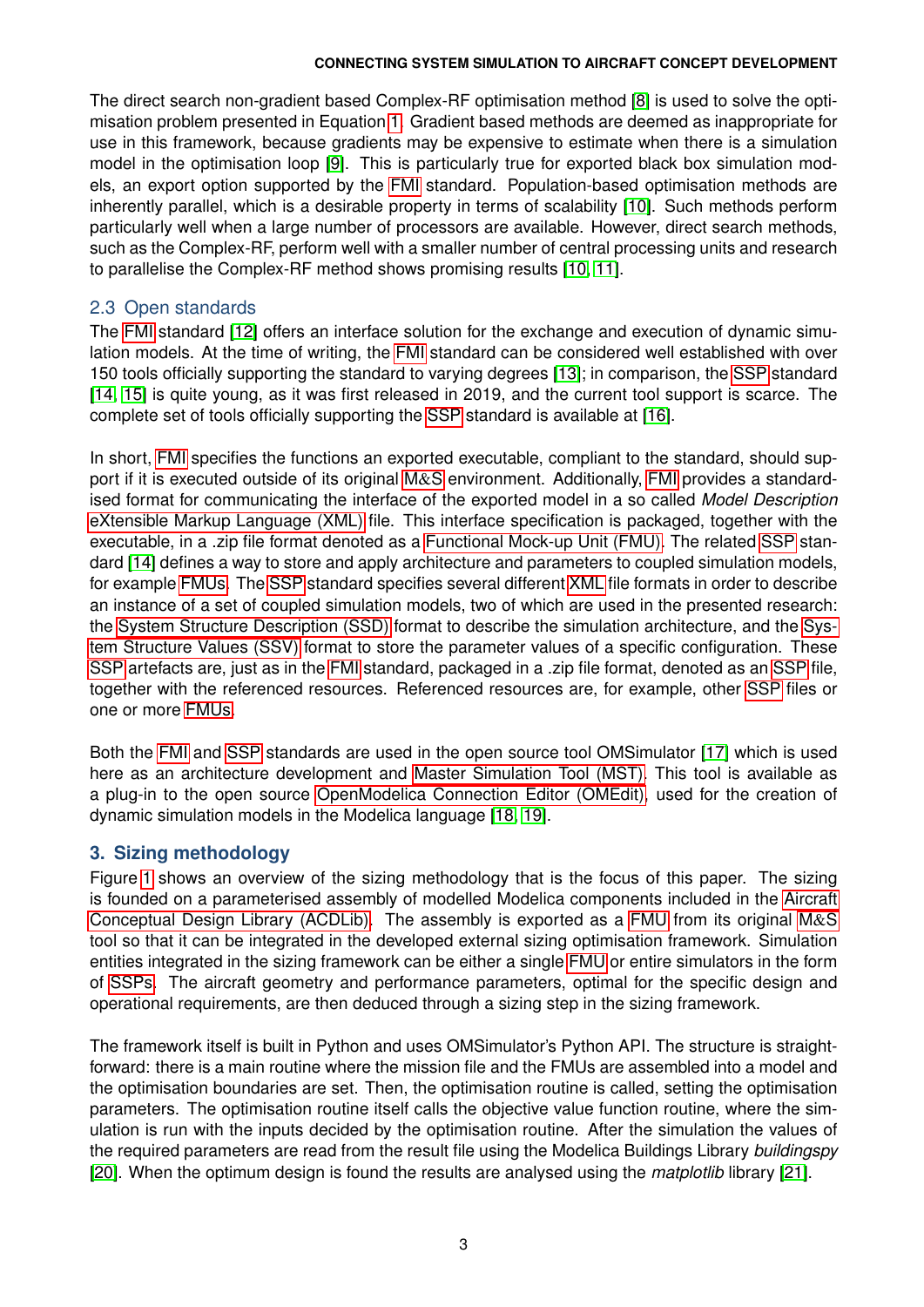<span id="page-3-0"></span>

Figure 1 – Schematic view of the aircraft sizing optimisation framework. A set of initial design parameter values and a required OpsCon mission are used to initiate the aircraft sizing. The sizing optimisation continues until the design parameter values resulting from the conducted simulation(s) match the design parameter values specified during simulation initialisation

The [ACDLib](#page-0-0) library contains selected parts of the concept development framework presented by Raymer [\[2\]](#page-16-1) and is developed in the Modelica language [\[19\]](#page-16-18). [ACDLib](#page-0-0) does not depend on any external Modelica libraries other than the open source [Modelica Standard Library \(MSL\)](#page-0-0) maintained by the Modelica Association [\[22\]](#page-16-21). The library overall structure is presented in Figure [2a.](#page-4-0) It is structured into seven different subpackages: *[OpsCon](#page-0-0)*, *Aircraft*, *Propulsion*, *SystemInfo*, *Dynamics*, *Assemblies*, and *Export*. The *Propulsion* subpackage contains components describing both *Electric* and *TurboFan* solutions. Similarily, the *Dynamics* subpackage is partitioned into components concerning *Aero*, *Flight*, and *Vehicle* dynamics. The library components relevant for the case study, see Section 5, are presented in the following paragraphs and subsections.

# 3.1 OpsCon

The [OpsCon](#page-0-0) package contains a component that is generic; it can be used to generate missions of any length and character. Additionally, an interpolation-based component is included allowing for the incorporation of externally specified design missions. These design missions can be expressed as either *\*.csv* or *\*.mat* files. The generic mission component required inputs are altitude, velocity, and duration of each of the static segments of the modelled mission. Additionally, appropriate climb and descent rates are required to calculate the transition between the static mission segments. These mission parameters are specified in the *SystemInfo.System* component. The [OpsCon](#page-0-0) library components are primarily used for development of assemblies and verification in the Modelica environment.

A Python implementation of the general mission component presented by Hällqvist et al. [\[23\]](#page-16-22) is deployed in the sizing framework. This component is used to generate [OpsCon](#page-0-0) *\*.csv* or *\*.mat* files that are used directly during sizing. Components in the *[ACDLib.OpsCon](#page-0-0)* package can then be used, if desired, to incorporate these externally defined missions into the selected Modelica environment.

# 3.2 SystemInfo

All the components in the *SystemInfo* subpackage supply global information via the Modelica *inner* and *outer* concepts. The subpackage includes an atmospheric model and a *System* component.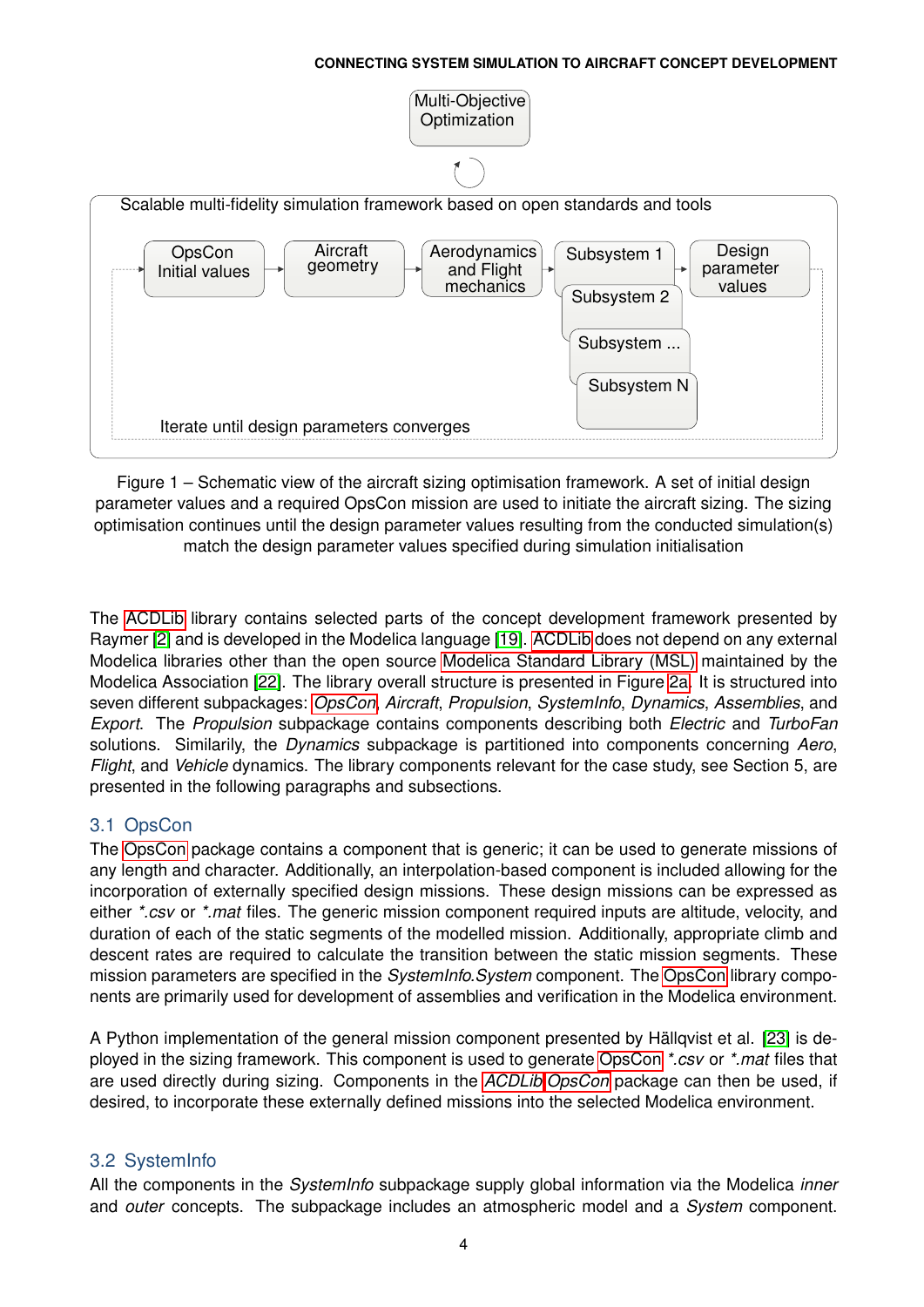<span id="page-4-0"></span>

(b) OMEdit screenshot of a model available under the *Export* subpackage, see Figure [2a.](#page-4-0) This particular export model consists of instances of the *Atmos* and *System* components (available in the *System* subpackage), the *Drag* and *Thrust* components (available in *Dynamics*->*Aero* subpackage). The instantiated *Geometry* component is positioned in the *Aircraft* subpackage

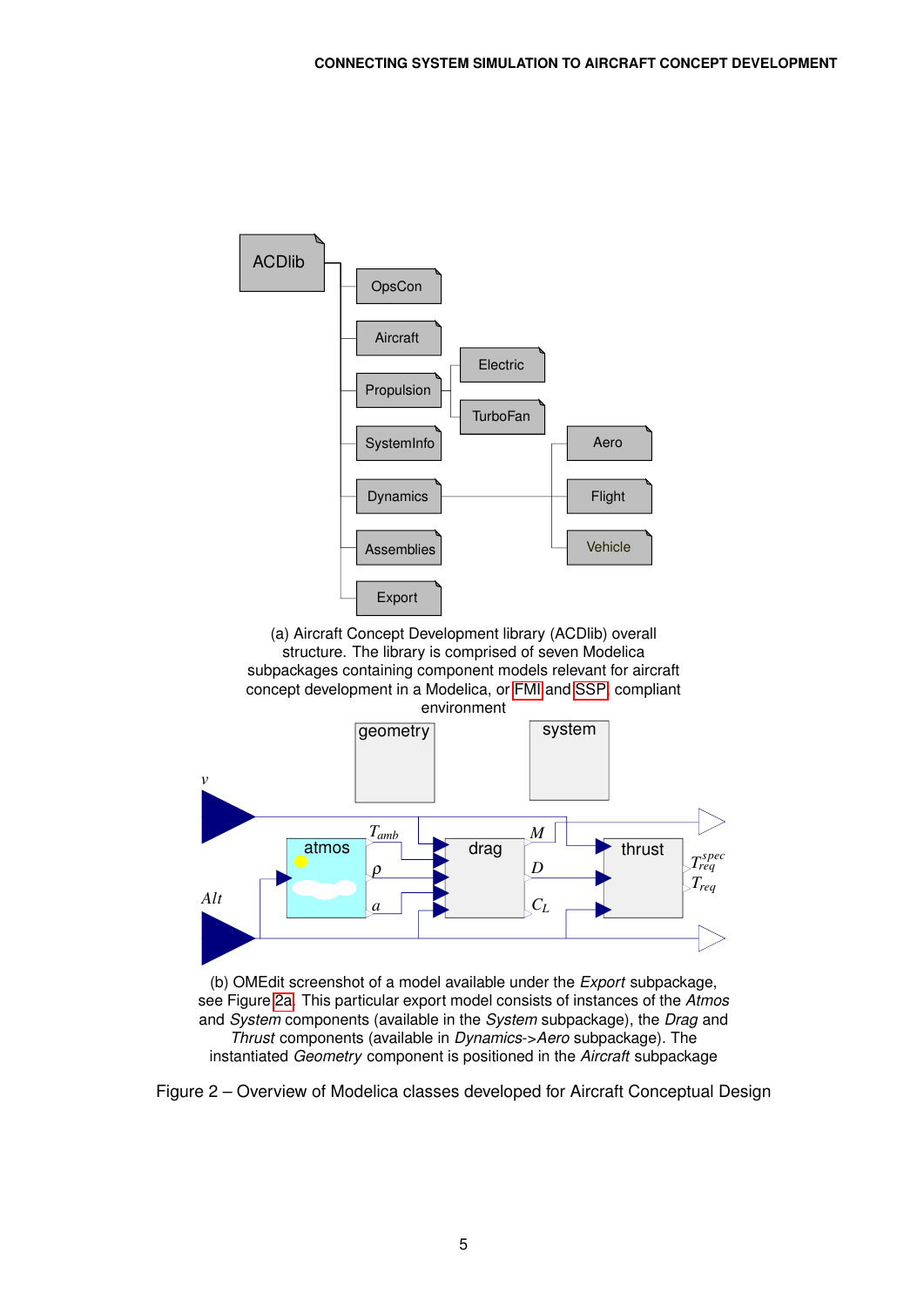<span id="page-5-0"></span>

Figure 3 – The aircraft geometrical parameters incorporated in the Modelica library geometry component model are summarised in the figure to the left. The relevant aircraft angles of orientation, the angle of attack  $\alpha$  and the flight path angle  $\gamma$ , are defined in the figure to the right

The atmospheric model is based on the ISOs International Standard Atmosphere from 1976 [\[24\]](#page-16-23). The *System* component supplies parametric information concerning the design mission, provided that the user is not using an externally specified mission, as well as physical global quantities not captured in the atmospheric model.

# 3.3 Aircraft.Geometry

The sizing process is dependent on the given aircraft and mission requirements. Some of the parameters can be deduced from the requirement specification (e.g.: type of aircraft, number of crew, payload weight) and others have to be deduced through some design space exploration or via algebraic relations. These parameters are declared in the *Aircraft.Geometry* model.

The fighter aircraft model is based on a simple geometrical model: a cylindrical fuselage of constant diameter, a nose and a tail cone, a swept wing and a conventional tail. A rough sketch of the aircraft and its most important design dimensions is provided in Figure [3.](#page-5-0) Table [1](#page-6-0) presents a subset of the parameters that need to be decided on beforehand in the current version of [ACDLib.](#page-0-0) Appropriate values can be found by looking at similar aircraft designs, or by following methodologies described by [\[2\]](#page-16-1) or others. Any of the parameters of Table [1](#page-6-0) can be specified as design variables. As design variables, the values are no longer fixed, and the parameter value is instead determined by the sizing optimisation. The algebraic relations specified in the *Aircraft.Geometry* model connect the design variables to the geometry of the aircraft. A subset of the implemented equations are described in the following paragraphs.

The most important task for the *Geometry* model is to calculate the wing dimensions in order to accommodate the fuel  $m_{fuel}$ . It is assumed that half of the total fuel is stored in the wings; the rest is stored somewhere else in the aircraft and does not affect the subsequent calculations. With a given fuel density  $\rho_{fuel}$  and an assuming that the fuel takes up 16.7% of the wing, the minimum wing volume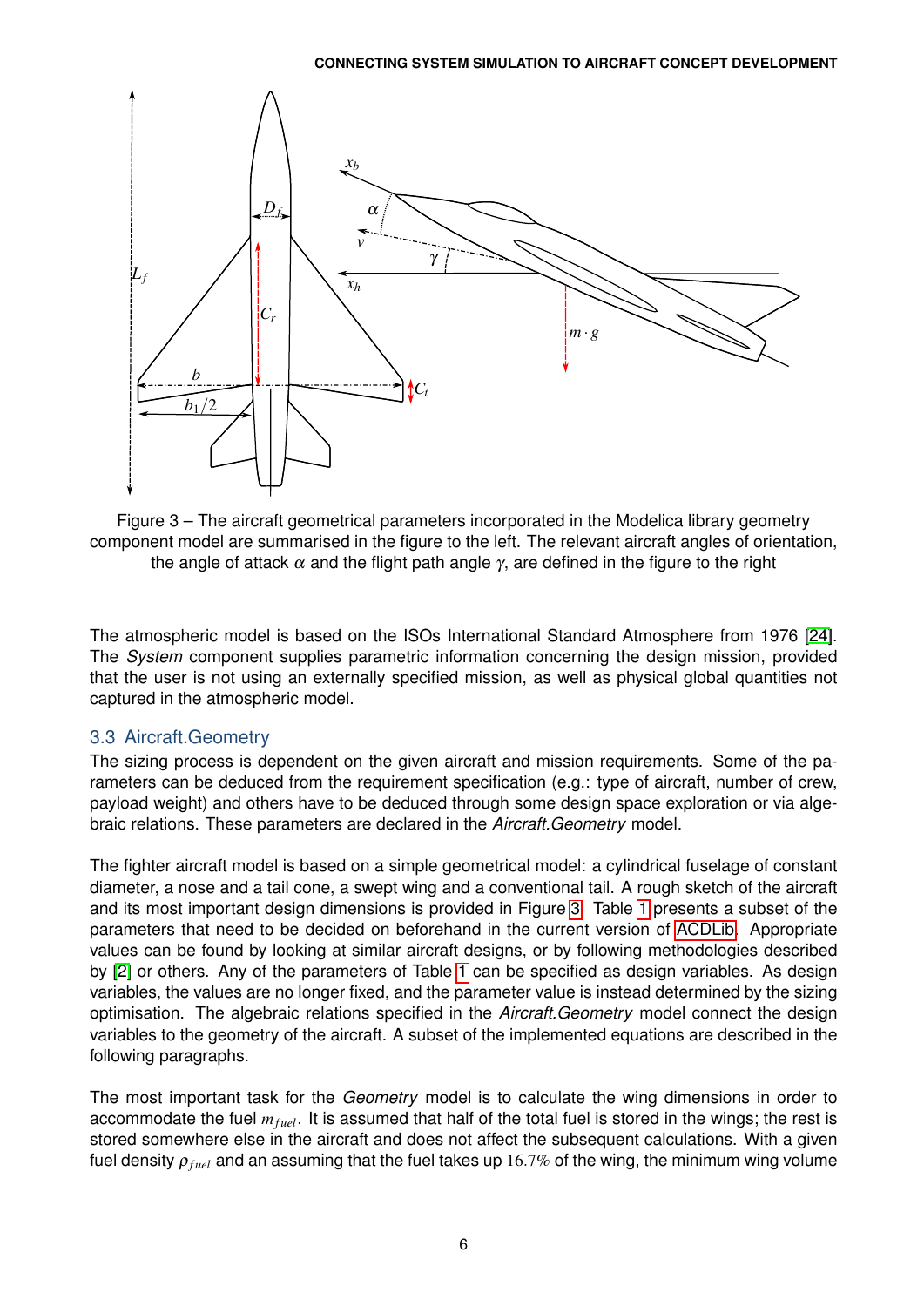<span id="page-6-0"></span>

| <b>Notation</b> | <b>Value</b> | Unit                    |
|-----------------|--------------|-------------------------|
| λ               | 0.21         | $\mathsf{F}$            |
| Λ               | 30.0         | $\lceil^{\circ} \rceil$ |
| AR              | 3.0          | $\mathsf{L}$            |
| $D_f$           | 1.9          | $\lceil m \rceil$       |
| $L_f$           | 14.0         | [m]                     |
| $\bar{c}$       | 5.0          | $\lceil m \rceil$       |
| t/c             | 0.04         | l-l                     |
|                 |              |                         |

Table 1 – Summary of aircraft concept prerequisites parameters along with their default values

*Vwing* is estimated as

$$
V_{wing} = 6.0 \cdot 0.5 V_{fuel} \frac{m_{fuel}}{\rho_{fuel}}.
$$
\n(3)

The wing area *Swing* can be calculated as

$$
S_{wing} = \frac{V_{wing}}{t/c \cdot \bar{c}} \tag{4}
$$

by dividing the wing volume by the wing thickness-to-chord ratio *t*/*c* and the mean aerodynamic chord  $\bar{c}$ . The outer wingspan can be calculated as

<span id="page-6-1"></span>
$$
b_1 = \sqrt{AR \cdot S_{wing}} \tag{5}
$$

provided that the wing area *Swing* and the aspect ratio *AR* are known. Finally, to get the complete wingspan *b* the diameter of the fuselage  $D_f$  needs to be added to  $b_1$ . The reference area  $S_{ref}$ 

$$
S_{ref} = S_{wing} + c_{root} D_f \tag{6}
$$

can be approximated from the wing area and the area between the wing roots  $c_{root}$ . Having the  $\lambda$ fixed allows for the root chord *croot* in Equation [6](#page-6-1) to be obtained from

$$
c_{root} = \frac{2S_{wing}}{b_1 * (1 + \lambda)},\tag{7}
$$

and the tip chord *ctip* from

$$
c_{tip} = \lambda \cdot c_{root}.\tag{8}
$$

The reference area  $S_{ref}$ , the root chord  $c_{root}$  and tip chord  $c_{tip}$  are then used in all the subsequent aerodynamics calculations in the components of the *Dynamics.Aero* subpackage.

### 3.4 Propulsion

The propulsion subpackage currently contains modelled components related to electric propulsion and turbo fan solutions. A case study incorporating the foremost components was presented at the MODPROD and OpenModelica workshop in February 2021 [\[25\]](#page-16-24). These results will therefore not be described in detail here; the focus is instead placed on the propulsion components relevant for the case study of the presented research.

The engine models of the turbofan subpackage are digitalised engine performance maps, including the maximum available thrust and the thrust specific fuel consumption [TSFC](#page-0-0) as functions of altitude and Mach number. The engine used in the case study is the Williams FJ44, with performance data obtained from [\[26\]](#page-16-25) and open [TSFC](#page-0-0) data made available by Saab Aeronautics [\[23\]](#page-16-22), see Figure [4.](#page-7-0) The performance data is incorporated in the subpackage FJ44 component via the [MSL](#page-0-0) model *CombiTable2D* which allows for two dimensional interpolation in, for example, performance maps. The resulting interpolated *CombiTable2D* outputs of [TSFC](#page-0-0) and maximum available thrust *Tavail* are manipulated in a sequence of steps rendering a scalable engine model. The scaling is achieved via a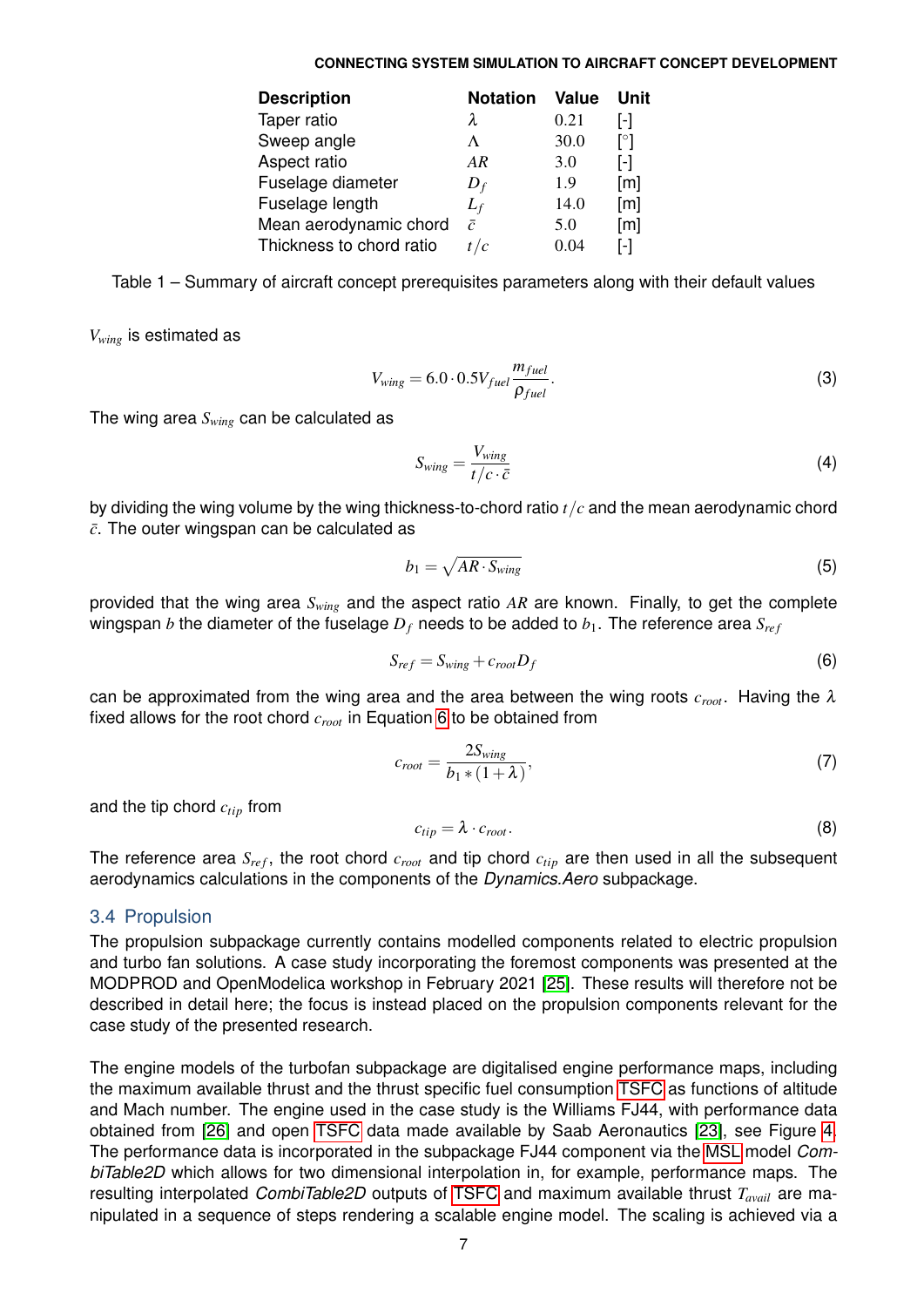<span id="page-7-0"></span>

Figure 4 – Characteristics of map-based engine model used in the case study. This is one of the turbofan engines incorporated in the *TurboFan* subpackage of the [ACDLib](#page-0-0)

scaling factor *k* which allows the user to tailor the engine properties to the application needs. This scaling factor acts upon the standard mass  $W_{enghase}$  of the engine whose performance map is used, resulting in a scaled engine mass

$$
W_{engine} = (k-1) \cdot 100 + W_{eng_{base}} \tag{9}
$$

and a scaled output thrust

$$
T_{avail} = k \cdot T_{FJ44}.\tag{10}
$$

### 3.5 Dynamics

The aerodynamics of the modelled aircraft is calculated in three different modelled components from the *Dynamics.Aero* subpackage: *Drag*, *Thrust* and *Airfoil*.

Based on the considered aircraft, mission, and atmosphere parameters, the lift and drag coefficients *C<sup>L</sup>* and *CD*, and the lift *L* and drag *D* forces are calculated in the *Drag* component. The subsonic parasite drag coefficient is calculated using the component buildup method [\[2\]](#page-16-1)

$$
C_{D_0} = \frac{\sum C_{f_c} FF_cQ_cS_{wet_c}}{S_{ref}} + C_{D_{misc}} + C_{D_{L\&P}} \tag{11}
$$

where  $C_{f_c}$  is the flat-plate skin friction coefficient,  $FF_c$  is the component form factor,  $Q_c$  is the component interference factor (here assumed as 1), and *Swet<sup>c</sup>* is the component wetted area. The *component* term refers to any aircraft component to be included: the wing, fuselage, canopy, pylons etc. For the current design, only the wing and the fuselage are included in the calculation.

The total drag coefficient is calculated from

$$
C_D = C_{D_0} + \frac{C_L^2}{\pi eAR}
$$
\n
$$
\tag{12}
$$

where *e* is an efficiency factor. The resulting total drag is, then

$$
D = qC_D S_{ref} \tag{13}
$$

where *q* is the dynamic pressure.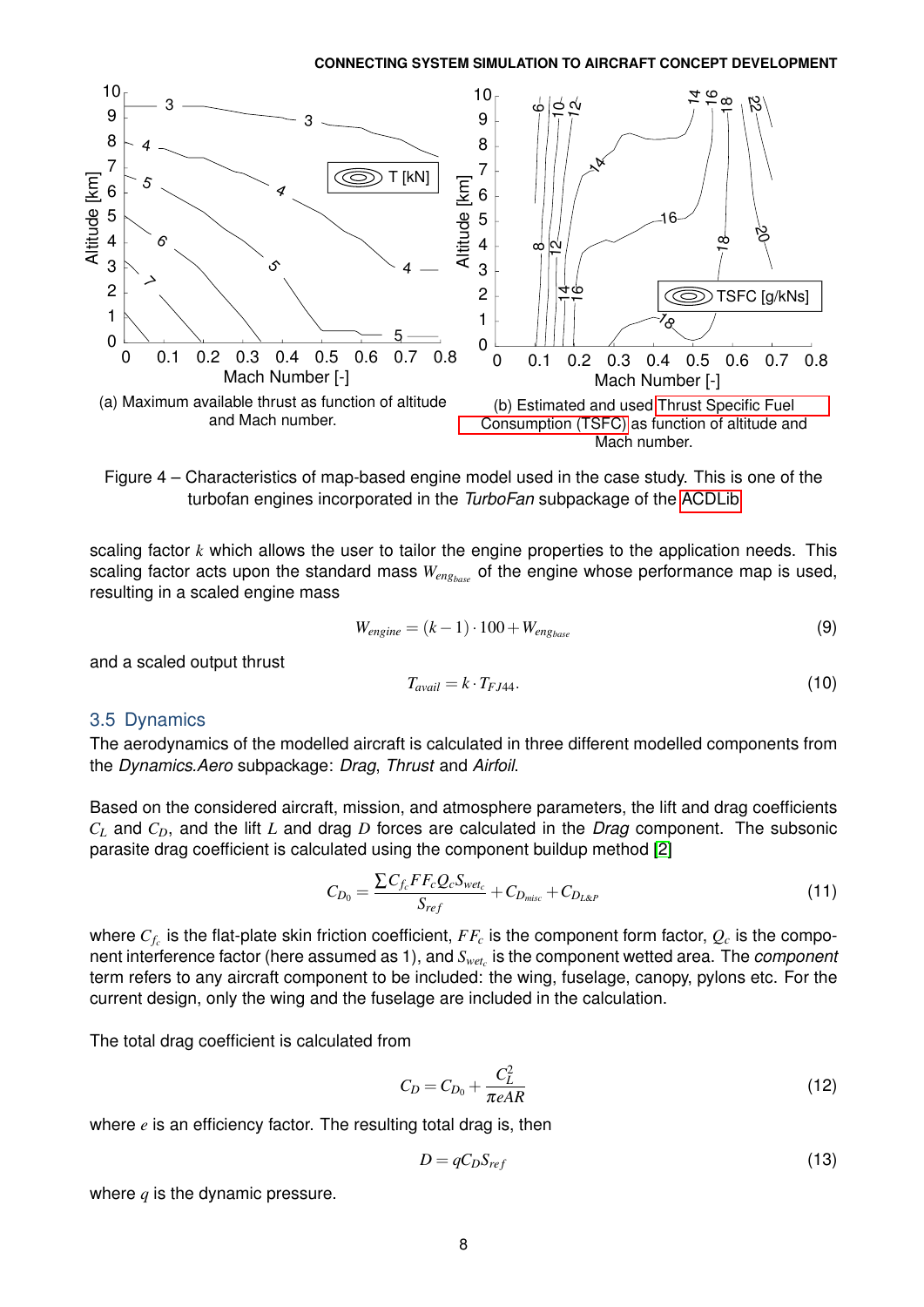<span id="page-8-0"></span>

Figure 5 – Altitude and Mach number profiles of the required [OpsCon](#page-0-0) mission.

The drag *D* is then sent as an input to the *Thrust* component, where from the balance of forces the required thrust *Treq* is calculated according to

$$
M a \sin(\gamma) = T_{req} - D \tag{14}
$$

where *M* is the total aircraft mass, *a* is the acceleration and the γ is the flight path angle. The flight path angle  $\gamma$  is obtained from

$$
\gamma = \arcsin \frac{h}{v}.\tag{15}
$$

with *h* being the altitude and *v* the velocity of the aircraft.

The required angle of attack  $\alpha$  to sustain the calculated lift is estimated in the *Airfoil* component using the lift coefficient *C<sup>L</sup>* and a digitalised version of lift polar diagram for the chosen airfoil.

# 3.6 Assemblies

The connected modelled components of the *ACDLib* library, relevant for each specific conceptual design application, are stored in the *Assemblies* subpackage. Each assembly corresponds to a specific parameterised case study model capturing the aspects relevant for each individual application. The assemblies are designed to be a common denominator between models to be exported and models to be used for experimentation in the selected Modelica environment.

# 3.7 Export

The export subpackage contains assemblies tailored for export and use in non-Modelica tools. These assemblies are typically comprised by models with instantiated models of the *Assemblies* subpackage that inherit predefined export interfaces.

# **4. Case study**

The functioning of the proposed framework is demonstrated by means of a case study. A design for a generic single-seat fighter aircraft with a standard configuration (horizontal tail, no canards) is sought. This case study encompasses the derivation of a concept that fulfils a formulated [OpsCon,](#page-0-0) see Section 4.1. Additional to successfully executing the [OpsCon](#page-0-0) mission, the derived concept is specified to fulfil the prerequisites listed in Table [1.](#page-6-0) The NACA 64-006 airfoil is chosen for its suitability for fighter aircraft and due to the availability of the data [\[2\]](#page-16-1).

The prerequisites can be seen as case study requirements, and they are here specified as fixed for the sake of simplicity when demonstrating the framework. Either of these parameters could be seen as design variables of the sizing optimisation or incorporated in the model via algebraic equations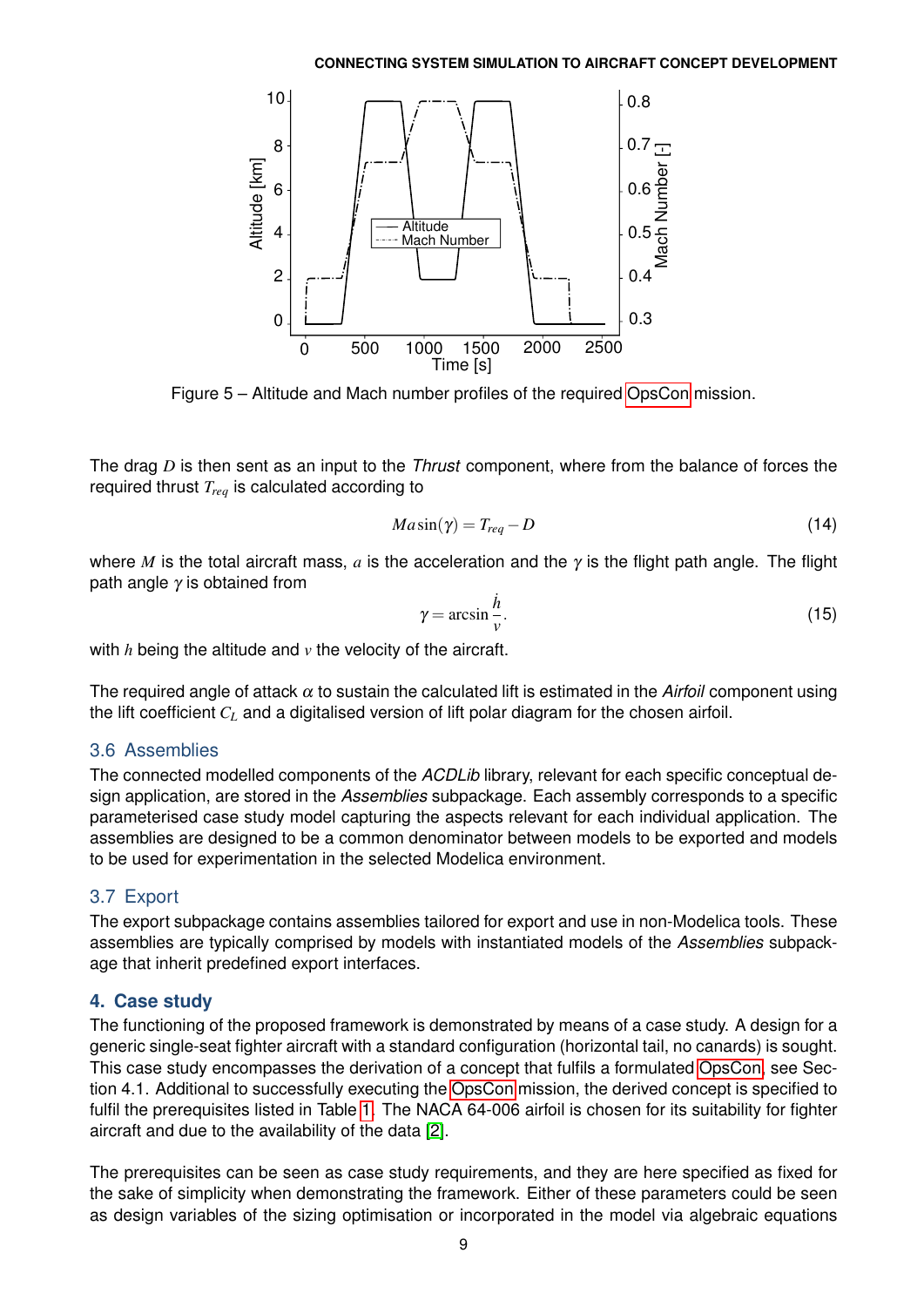<span id="page-9-0"></span>

Figure 6 – [OMEdit](#page-0-0) screenshot of the portable [SSP](#page-0-0) of the case study. Each connected component is a individual and replaceable [FMU,](#page-0-0) except for the component denoted [OpsCon,](#page-0-0) which incorporates the requirement boundary conditions. The *TSFC*, *FC*, and *Performance* [FMUs](#page-0-0) constitute a modular modelled engine whereas the *ACD* component is a set of connected ACDlib components relevant for concept development.

related to other design variables.

## 4.1 Operational Concept

To investigate the framework's functionality, a "High-Low-High" mission type for a fighter aircraft is specified as required in [OpsCon.](#page-0-0) The mission includes high altitude flight, low altitude manoeuvres for threat avoidance, and a return-to-base segment at high altitude. The mission profile is presented in Figure [5.](#page-8-0) The mission is generated given a required climb rate of 50 m/s and a maximum acceleration of 50m/s<sup>2</sup>. The rate of descent is set as equal to that of the rate of climb for the sake of simplicity.

### 4.2 Sizing

The sizing optimisation schematically shown in Figure [1](#page-3-0) is shown in detail in Figure [7.](#page-10-0) A screenshot of the case study [SSP](#page-0-0) is presented in Figure [6.](#page-9-0) This [SSP](#page-0-0) is integrated in the optimisation framework with the objective to specify the aircraft design in the form of a populated [SSV](#page-0-0) file. The sizing begins with the specification of the parameter values that are given by the case study requirements or other prerequisites. Additionally, design parameter initial values are specified in this first step of the optimisation workflow. An OMSimulator simulation of the selected [SSP](#page-0-0) is then conducted. At a minimum, this [SSP](#page-0-0) includes an exported assembly of components from the [ACDLib](#page-0-0) library. Once a simulation is conducted, the selected simulated Quantities of Interest are retrieved and stored.

The total objective function value, tailored to the specific conceptual design problem, is computed in the subsequent step. The general objective function presented in Equation [2](#page-1-0) is instantiated as

$$
f_{casesudy} = \lambda_1 f_1(\vec{x}) + \lambda_2 f_2(\vec{x}) + w_1 G_1(\vec{x})
$$
\n(16)

in the case study. In Equation [16,](#page-9-1) the two objective subfunctions are

<span id="page-9-2"></span><span id="page-9-1"></span>
$$
f_1 = |m_{tf} - m_{if}|,f_2 = max_{t} |T_{req}(t) - T(t)|
$$
\n(17)

where  $\lambda_1 = 1/m_i$  and  $\lambda_2 = 1/T$  are the selected weights. The weights are chosen such that both objective subfunctions have approximately equal influence on the overall objective. The total fuel mass consumed during a mission, and the initially specified fuel mass, are denoted  $m_{tf}$  and  $m_{if}$  in Equation [17.](#page-9-2) The purpose of the second objective subfunction,  $f_2$ , is to scale the modelled engine such that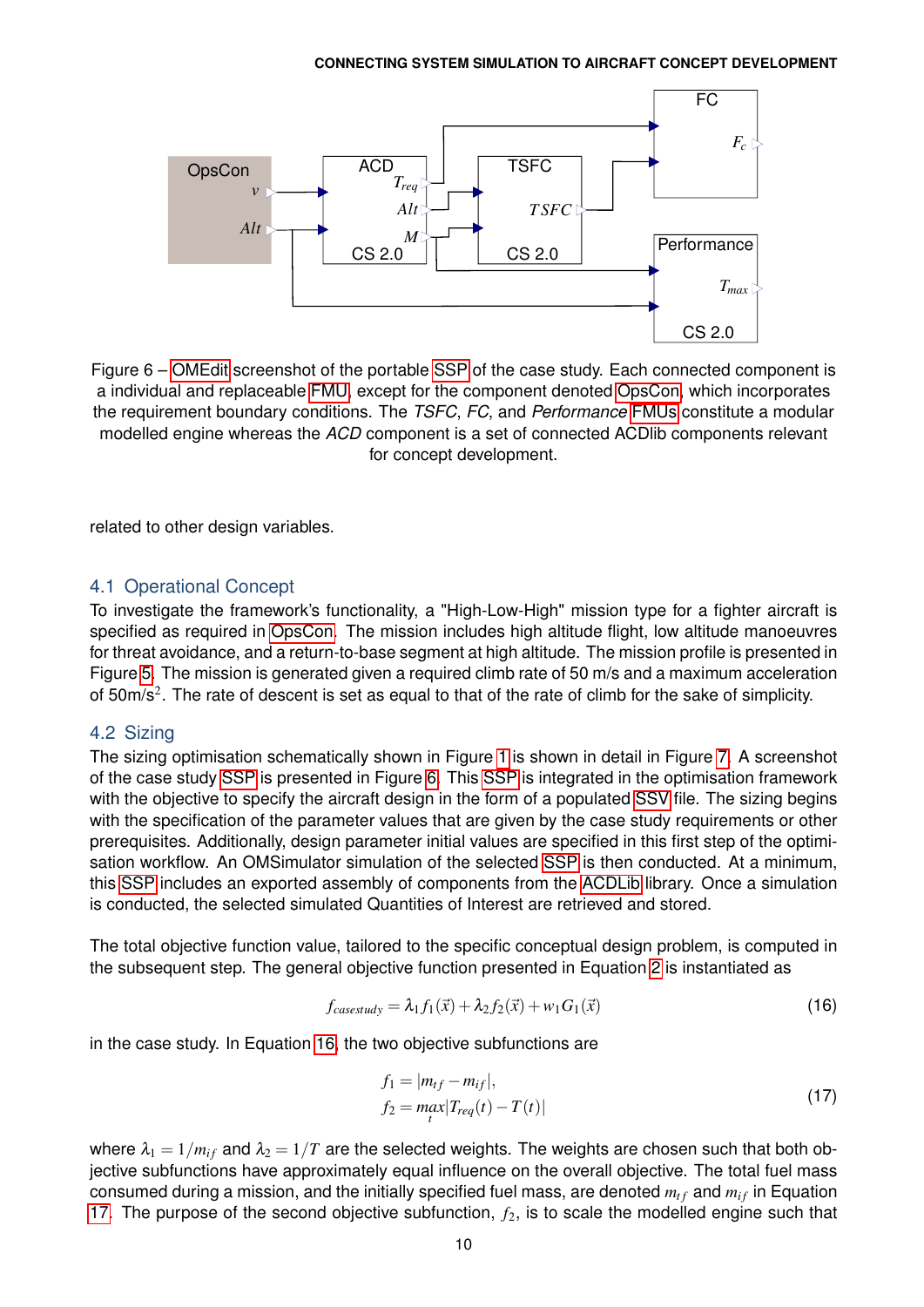<span id="page-10-0"></span>

Figure 7 – Detailed flow chart of the sizing optimisation presented in Figure [1](#page-3-0)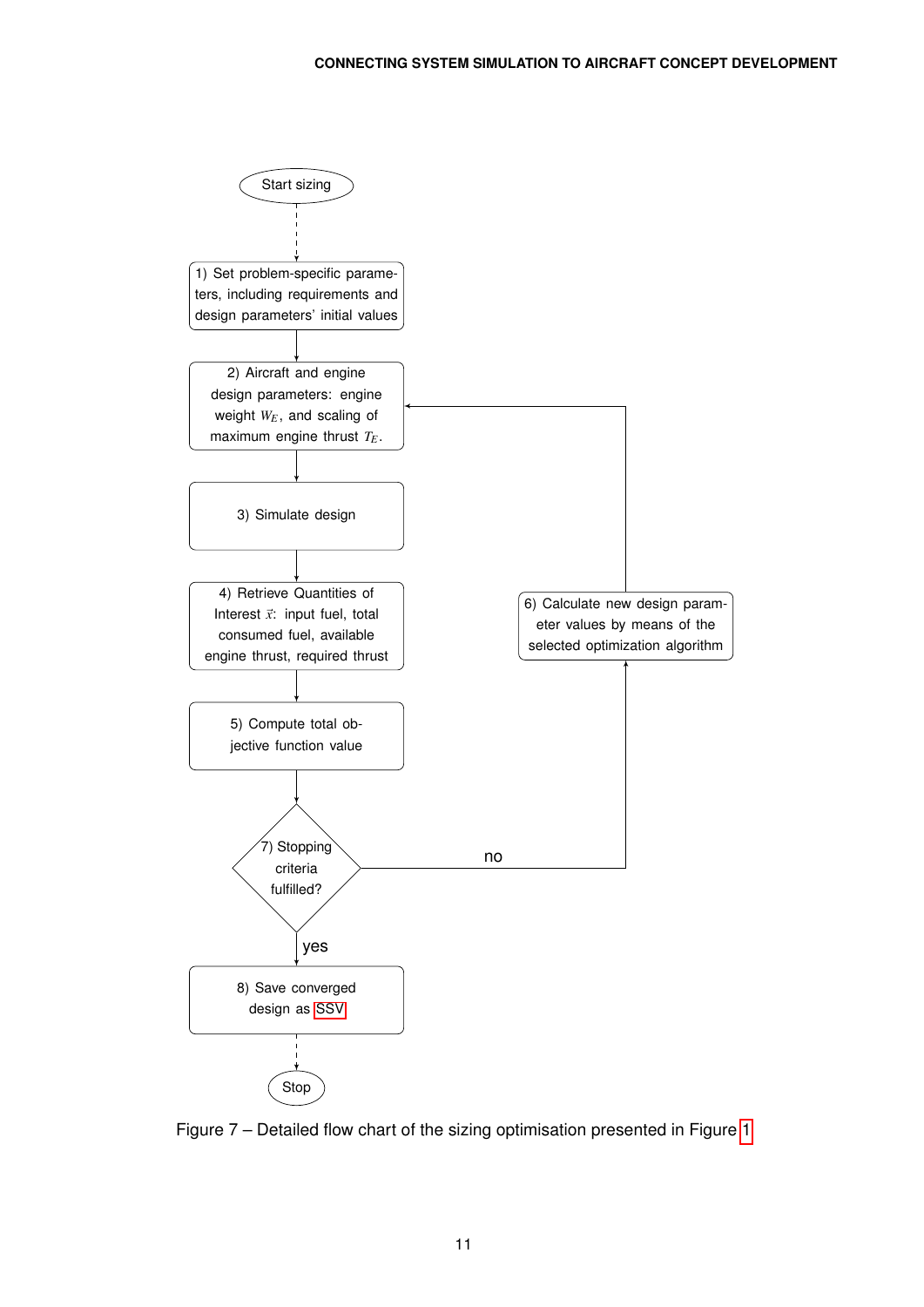the available thrust *Tavail* corresponds to the mission required thrust *Treq* by means of incorporating the identified maximum difference between the two. The third term in Equation [16](#page-9-1) is a weighted penalty function

$$
w_1 G_1(\vec{x}) = 500 \cdot (1 + \text{sign}(T_{req} - T_{avail}))
$$
\n(18)

ensuring that the selected engine can supply the required thrust.

If the objective function reaches a global minimum, then the design has converged and the resulting parameter values are stored in an [SSV](#page-0-0) file. If not, then new design parameter values are calculated, using the selected optimisation algorithm, and a new iteration is commenced.

# **5. Results**

## 5.1 Baseline aircraft

The parameters of the derived baseline aircraft concept are listed in Listing [1.](#page-11-0) A subset of the simulation results, describing the concept behaviour, is presented in Figure [8.](#page-12-0) The simulated values of drag *D* and maximum available engine thrust *Tavail* are plotted as functions of time, together with the [OpsCon](#page-0-0) required thrust *Treq*, in Figure [8a](#page-12-0) and Figure [8b](#page-12-0) respectively. The results presented in Figure [8a](#page-12-0) contain multiple time segments where the drag and required thrust differ, highlighting the aircraft dynamics. These differences quantify the dynamic characteristics of the aircraft as the required thrust is greater than the drag when the aircraft is accelerating and lower when the aircraft is decelerating.

The comparison between *Treq* and *Tavail* presented in Figure [8b](#page-12-0) provides information concerning the suitability of the scaled engine to the derived aircraft and the [OpsCon.](#page-0-0) Note that for this particular [OpsCon,](#page-0-0) there are not any transient peaks in *Treq* acting as sizing requirements. The specified low altitude constant speed flight governs the engine scaling. Even though the aircraft acceleration and drag *D* are far from their peak values in these operating conditions, so is the engine performance, as presented in Figure [4.](#page-7-0)

<span id="page-11-0"></span>Listing 1: Parameters specifying the aircraft concept derived using the framework described in the presented research. The parameter values are presented in the [SSP SSV](#page-0-0) format

```
<ssv:ParameterSet>
<ssv:Parameters>
    <ssv:Parameter name="ACD.geometry.b"> <ssv:Real value="9.74"/> </ssv:Parameter>
    <ssv:Parameter name="ACD.geometry.croot"> <ssv:Real value="4.32"/> </ssv:Parameter>
    <ssv:Parameter name="ACD.geometry.ctip"> <ssv:Real value="0.91"/> </ssv:Parameter>
    <ssv:Parameter name="ACD.geometry.FuelMass"> <ssv:Real value="546.00"/> </ssv:Parameter>
    <ssv:Parameter name="ACD.geometry.PropulsionWeight"> <ssv:Real value="837.93"/> </ssv:Parameter>
    <ssv:Parameter name="ACD.geometry.Sref"> <ssv:Real value="28.67"/> </ssv:Parameter>
    <ssv:Parameter name="ACD.EngineEfficiency"> <ssv:Real value="4.45"/> </ssv:Parameter>
</ssv:Parameters>
</ssv:ParameterSet>
```
# 5.2 Trade-study: influence of the maximum climb rate

The maximum allowable aircraft climb rate has been varied in order to investigate its influence on the aircraft design. In total, five optimisation runs have been executed, with the climb rate ranging from 30*m*/*s* to 70*m*/*s* in steps of 10*m*/*s*.

The climb rate influences the required mission fuel amount. This is shown in Figure [9a.](#page-12-1) Since the fuel mass is affected so is the total mass of the aircraft, directly changing the size of the engine required to deliver the necessary thrust. Figure [9b](#page-12-1) shows the size of the engine (expressed as installed engine mass, accounting for the weight of the engine mounts) in all of the five studied cases. The total fuel mass also affects the wingspan of the resulting aircraft. Figure [9c](#page-12-1) shows the variation of the wingspan with the climb rate. A higher climb rate requires a lower wingspan since the wing needs to accommodate less fuel than in the case of a lower climb rate and a longer mission.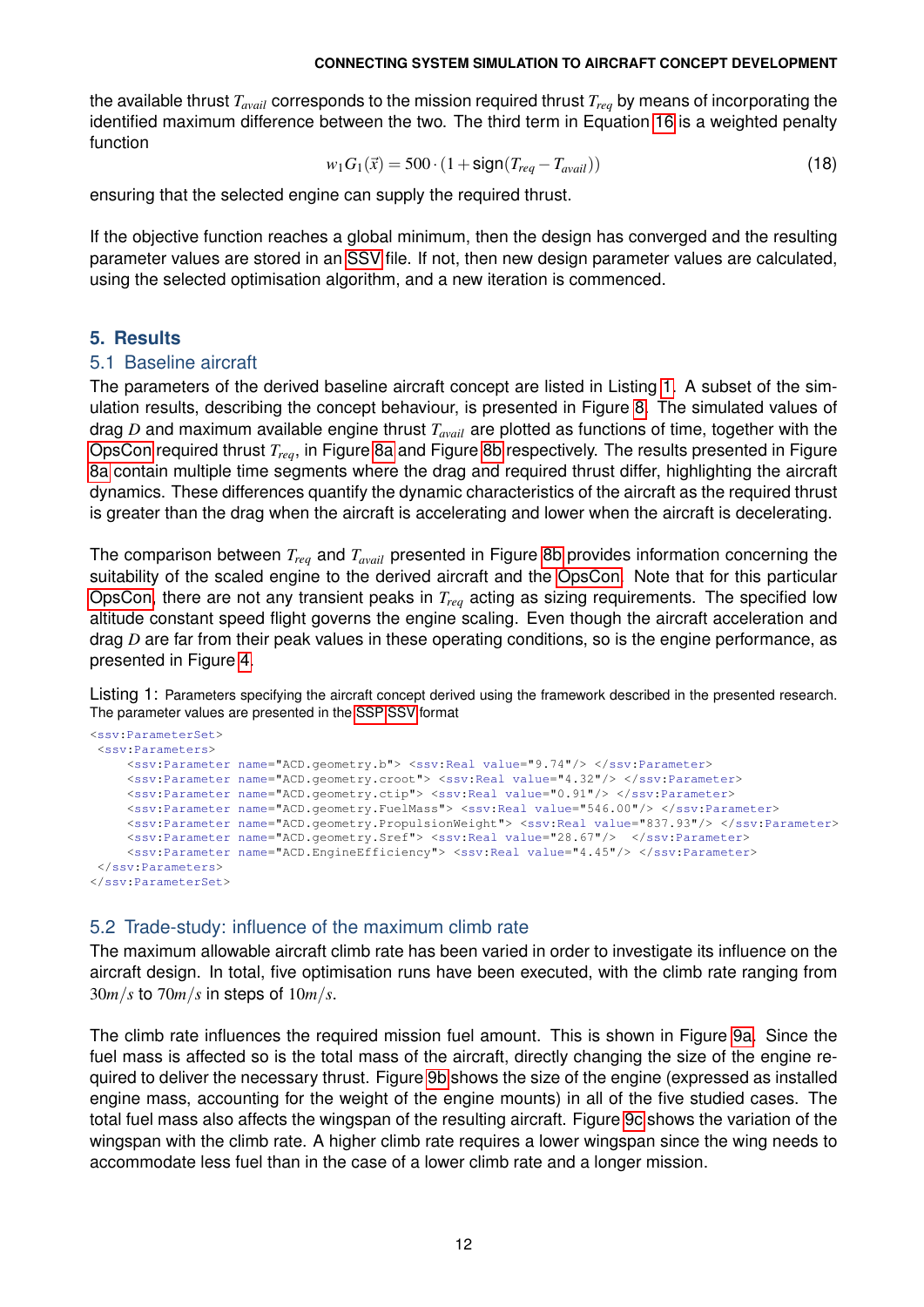<span id="page-12-0"></span>

Figure 8 – [OpsCon](#page-0-0) simulation results of the derived baseline aircraft concept. The presented subset of available simulation results provide an overview of the baseline concept characteristics.

<span id="page-12-1"></span>

Figure 9 – Summary of the trade study results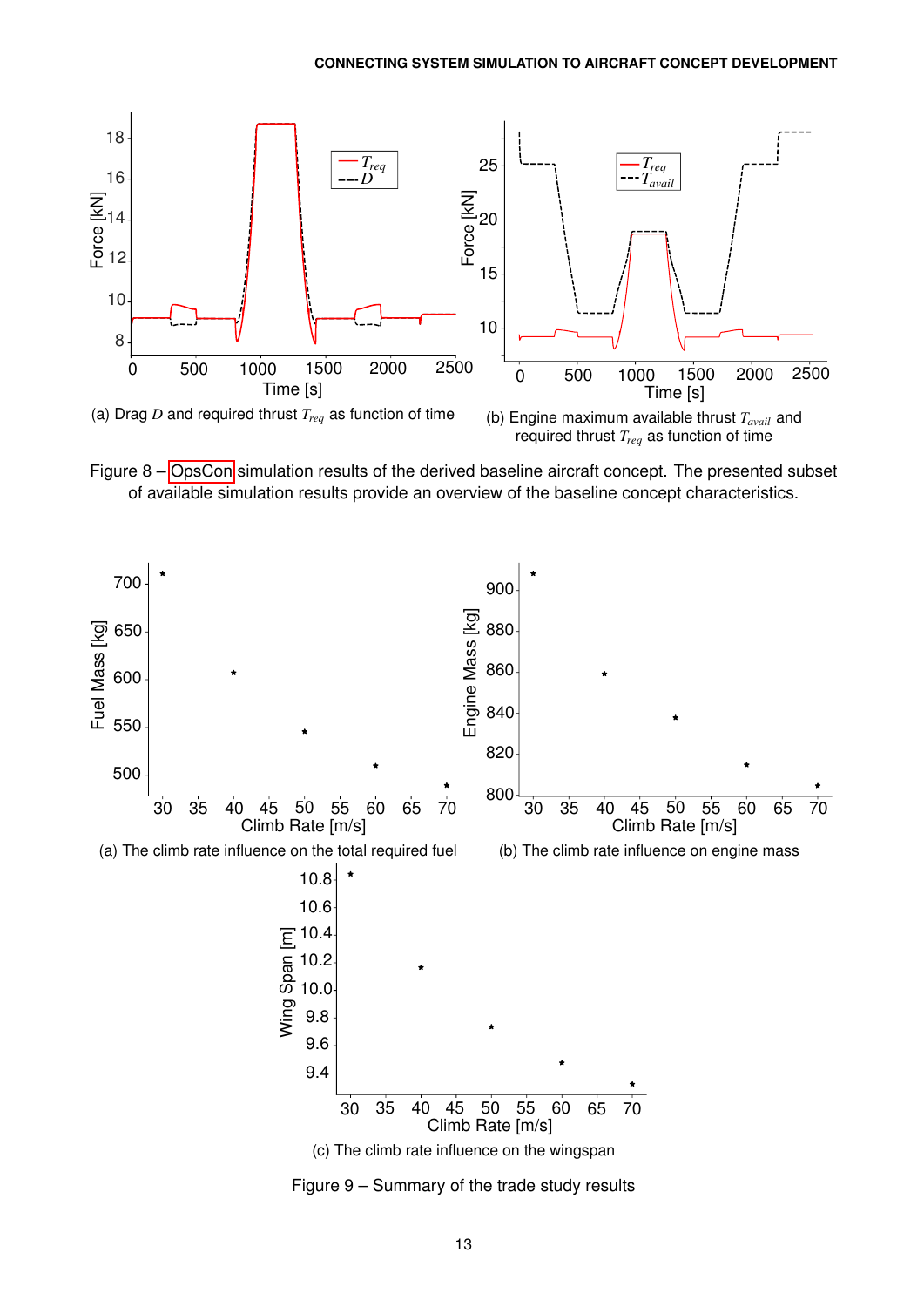The parameters for two of the aircraft configurations resulting from the trade study are summarised in two different [SSV](#page-0-0) files: a concept with a maximum climb rate of 30m/s, and a concept with a maximum climb rate of 70m/s. The former is summarised in Listing [2](#page-13-0) and the latter in Listing [3.](#page-13-1) The different derived executable concepts are now in the portable format of a [SSP](#page-0-0) containing the case study executable, see Figure [6,](#page-9-0) along with three different [SSV](#page-0-0) parameter specifications. These executable configurations can now be deployed and used for analysis in any [SSP](#page-0-0) supporting [M](#page-0-0)&S tool.

The duration of one optimisation round is approx. 900*s*, with a set tolerance of 0.001 for the objective function convergence and a time step of 1.0*s* for the OMSimulator simulations. This is, of course, varying with the mission length, with the shorter missions (higher climb rates) taking as short as 800*s* for the optimisation to converge, and for the longer ones (lower climb rates) about 1000*s*. The maximum number of iterations has been set at 500, but was never reached. All the optimisations converged in 20-50 iterations.



<span id="page-13-0"></span>

| <ssv:parameterset></ssv:parameterset> |                                                                                                            |
|---------------------------------------|------------------------------------------------------------------------------------------------------------|
| <ssv:parameters></ssv:parameters>     |                                                                                                            |
|                                       | <ssv:parameter name="ACD.geometry.b"> <ssv:real value="10.84"></ssv:real> </ssv:parameter>                 |
|                                       | <ssv:parameter name="ACD.geometry.croot"> <ssv:real value="4.93"></ssv:real> </ssv:parameter>              |
|                                       | <ssv:parameter name="ACD.geometry.ctip"> <ssv:real value="1.04"></ssv:real> </ssv:parameter>               |
|                                       | <ssv:parameter name="ACD.geometry.FuelMass"> <ssv:real value="711.00"></ssv:real> </ssv:parameter>         |
|                                       | <ssv:parameter name="ACD.geometry.PropulsionWeight"> <ssv:real value="908.25"></ssv:real> </ssv:parameter> |
|                                       | <ssv:parameter name="ACD.geometry.Sref"> <ssv:real value="36.02"></ssv:real> </ssv:parameter>              |
|                                       | <ssv:parameter name="ACD.EngineEfficiency"> <ssv:real value="4.99"></ssv:real> </ssv:parameter>            |
|                                       |                                                                                                            |
|                                       |                                                                                                            |



```
<ssv:ParameterSet>
<ssv:Parameters>
 <ssv:Parameter name="ACD.geometry.b"> <ssv:Real value="9.32"/> </ssv:Parameter>
    <ssv:Parameter name="ACD.geometry.croot"> <ssv:Real value="4.09"/> </ssv:Parameter>
    <ssv:Parameter name="ACD.geometry.ctip"> <ssv:Real value="0.86"/> </ssv:Parameter>
    <ssv:Parameter name="ACD.geometry.FuelMass"> <ssv:Real value="489.38"/> </ssv:Parameter>
    <ssv:Parameter name="ACD.geometry.PropulsionWeight"> <ssv:Real value="804.7"/> </ssv:Parameter>
    <ssv:Parameter name="ACD.geometry.Sref"> <ssv:Real value="26.12"/> </ssv:Parameter>
    <ssv:Parameter name="ACD.EngineEfficiency"> <ssv:Real value="4.19"/> </ssv:Parameter>
</ssv:Parameters>
</ssv:ParameterSet>
```
# **6. Discussion & Conclusion**

The framework manages to successfully optimise an aircraft design based on the input variables. It should be noted, however, that the presented design is not meant to be further evaluated in terms of feasibility; the input aircraft data and the designed mission are mere proof of concepts. The results are clear enough to illustrate that the design optimisation routine performs as desired: with increasing mission length (decreasing climb rate), the required fuel and [maximum take-off weight \(MTOW\)](#page-0-0) of the aircraft increase. Likewise, a decreasing [MTOW](#page-0-0) requires a lower wingspan *b*; this, in turn, impacts the lift, affecting the required thrust and ultimately the engine size.

The proposed framework has been successfully used in the conceptual design of a fighter aircraft, starting from a small set of requirements; however, its potential is further-reaching. The possibility of inclusion of system dynamics early in the aircraft design process opens the door to a design space exploration that is not traditionally performed at such an early stage [\[2\]](#page-16-1).

Instead of performing concept exploration independently of each other, engineers could assess the impact of their own systems on the overall design, or on any other system of interest, earlier in the design process, provided the required standards are in use and the necessary information is available. The benefits are three-fold. First, this possibility allows for the discovery of potential design incompatibilities between the systems earlier in the design process, when fixing them is not as costly. Second, the continuous integration of system simulation models from an early stage encourages collaboration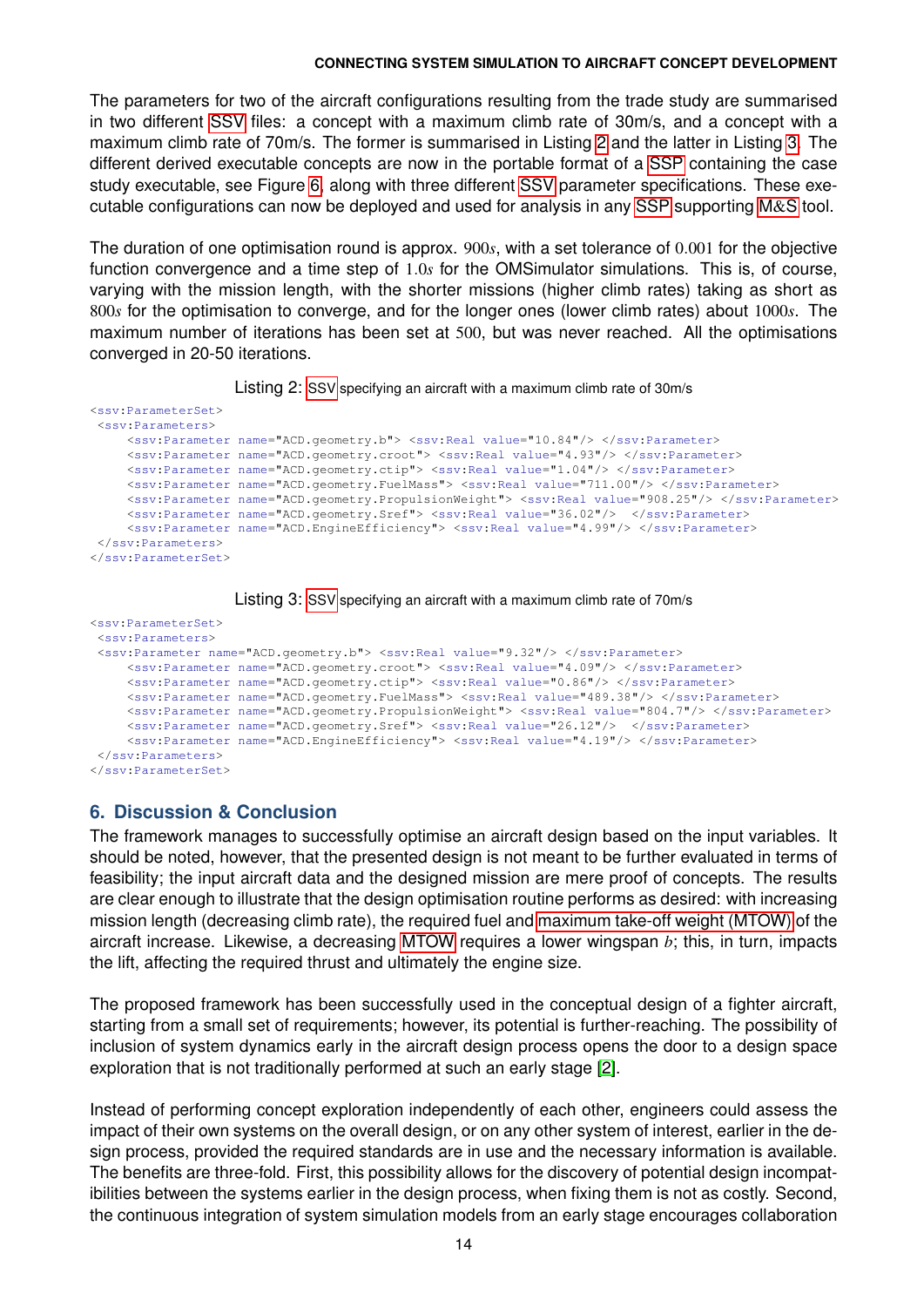between disciplines. The signal-based [FMU](#page-0-0) and [SSP](#page-0-0) connection process is an easy, unambiguous way of establishing knowledge maturity about the concerned systems: whenever a system [SSP,](#page-0-0) or subsystem [FMU,](#page-0-0) requires more input than there is available, it cannot be integrated with the existing system models. Finally, the framework allows for early concept evaluations with respect to transients, which are overlooked by traditional, static methods. In the case study it turned out to be that the transients were not the primary dimensioning factor. Even so, the resulting total fuel mass is a result of integrated dynamic behaviour.

One of the strengths of the presented framework is its scalability. There are no inherent limits on neither the size of the models included (both physical and information-wise), nor on their number. The [FMI](#page-0-0) and [SSP](#page-0-0) standards confer a high degree of modularity, enabling exploration of any relevant system and its effect on the overall design, if they are standard-compliant. Moreover, since there is no connection between the inner entities of the different [FMUs,](#page-0-0) there is no requirement either on a matching level of fidelity of the individual system models. If the minimum information required is available (highlighted by the [FMUs](#page-0-0) interfaces), any models can be interconnected. It is the intended use of the framework that dictates what level of fidelity is required from each model. However, in a situation where both detailed models are coupled with ones with a lower fidelity level, the interpretation of the result will be a more challenging task.

A second degree of scalability comes from the physical resources themselves. As each optimisation is a Python process, multiprocessing is a possibility, thus decreasing design space exploration time. The Complex-RF optimisation method also offers parallelisation opportunities for more computationally intensive optimisation tasks [\[11\]](#page-16-10).

Thirdly, as the framework does not use any proprietary software, there are no limitations on the number of users it can be made available to. This can benefit both industry and academia; the former can extend its exploratory activities to other departments than the ones traditionally concerned with concepts, as there are no licensing costs involved. Moreover, since the framework is written in Python, a popular programming language in the engineering field, the learning slope for the individual engineers should be rather steep. Even if the user is not familiar with the language, due to its popularity there are endless resources available online to understand the basics. On the academic side, including the framework in the engineering curriculum could aid in familiarising the engineering students with tools, methods, processes and standards encountered in the industry, thus bridging the infamous gap between industry and academia.

In order to better investigate the effects of dynamic phenomena on an aircraft concept, the framework could benefit from the inclusion of a six degrees of freedom aircraft dynamics model and more detailed system models. This would allow for more in-depth analysis of the resulting aircraft in terms of stability. The challenge lies, as mentioned before, in deciding on what level of detail is good enough in order to generate representative results with the limited amount of information that might be available on the aircraft.

### **Acknowledgements**

The presented research was conducted within the frame of the ITEA3 project *EMBrACE* and the NFFP7 projects *Flexible flight simulation framework* and *Digital Twin for Automated Model Validation and Flight Test Evaluation*. The research was funded by Vinnova and Saab Aeronautics. The authors would specifically like to thank professor Peter Fritzson for his support during the early stages of the research. Additionally, the authors would like to thank Lennart Ochel and Arunkumar Palanisami for their help in implementing the necessary OMSimulator [SSP](#page-0-0) and [FMI](#page-0-0) functionality.

### **7. Contact Author Email Address**

mailto: alexandra.oprea@saabgroup.com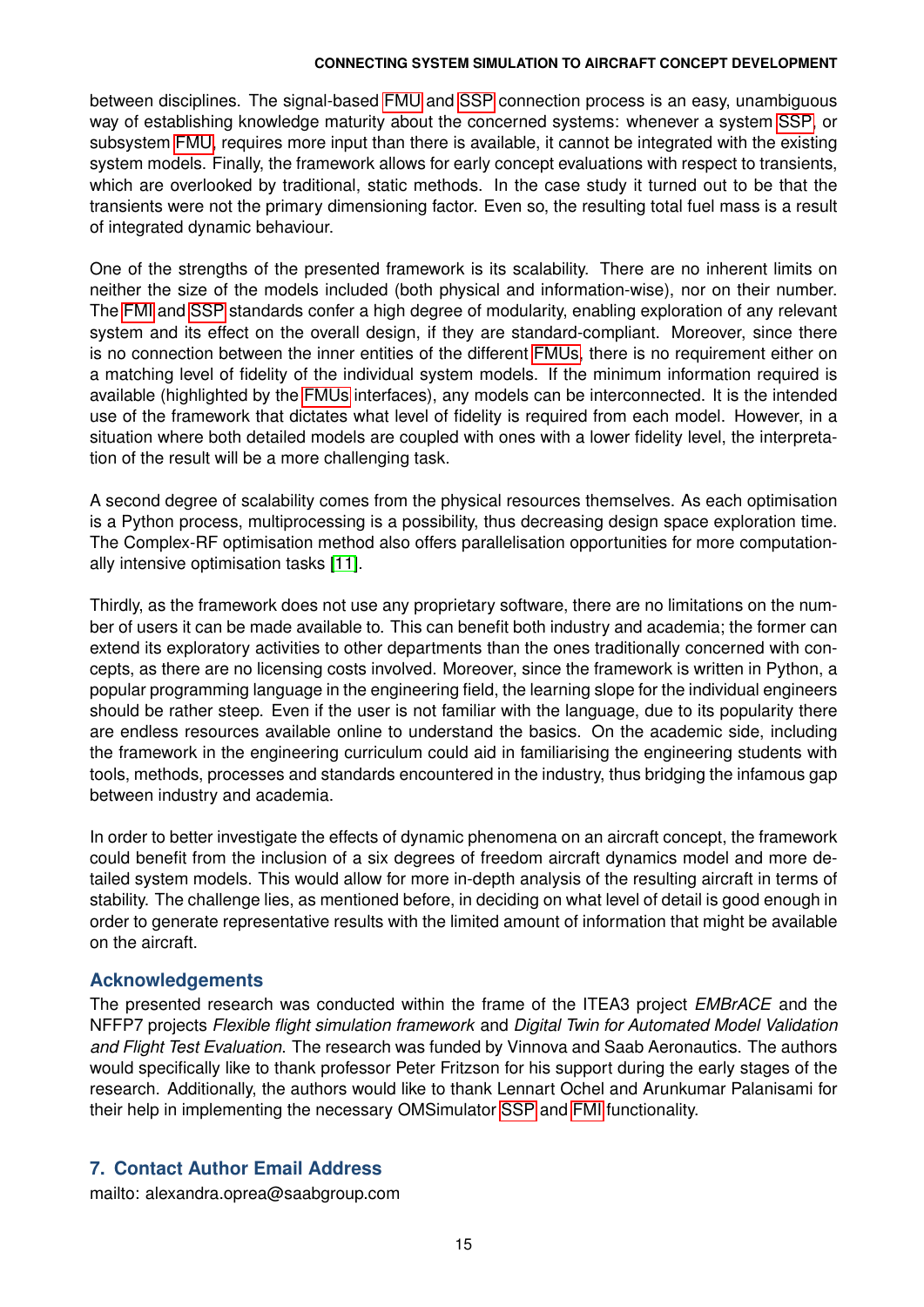### **8. Copyright Statement**

The authors confirm that they, and/or their company or organisation, hold copyright on all of the original material included in this paper. The authors also confirm that they have obtained permission, from the copyright holder of any third party material included in this paper, to publish it as part of their paper. The authors confirm that they give permission, or have obtained permission from the copyright holder of this paper, for the publication and distribution of this paper as part of the ICAS proceedings or as individual off-prints from the proceedings.